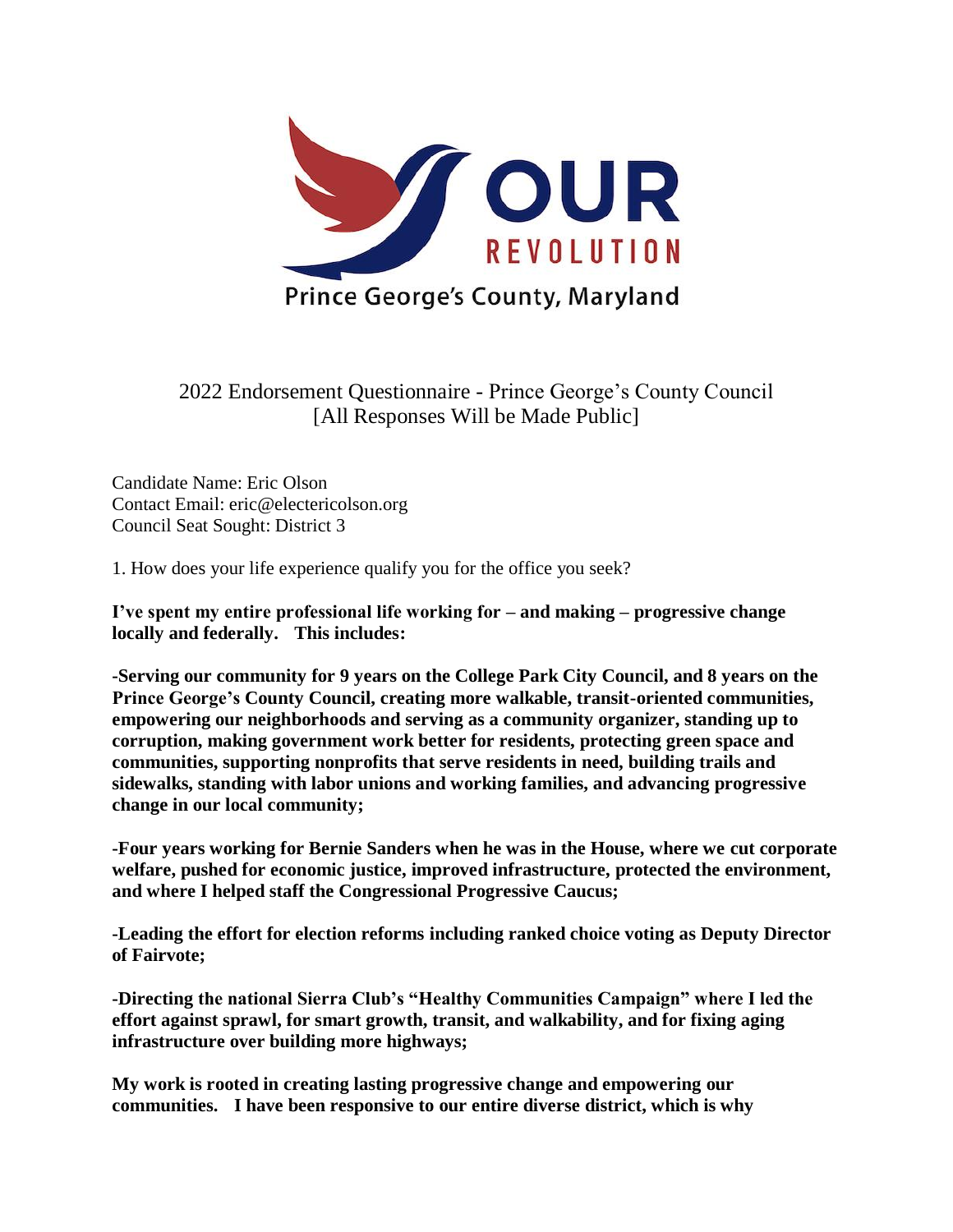### **community leaders across District 3's neighborhoods overwhelmingly support my candidacy.**

2. What have the primary sources of your campaign's fundraising been, both in this campaign and past campaigns?

## **The overwhelming majority of my contributions have come from individual District 3 donors and from labor unions.**

3. In 2018, the Prince George's County Council approved a small-donor public financing program for Council and Executive races to come into effect for the 2026 election. As yet, the Fair Election Fund Commission has not been set up and no funding has been allocated to the program. Do you support the small donor public financing program? If elected to the Council, will you work to ensure the program is funded each year leading up to the full funding needed for the 2026 election?

**I am a strong supporter of the small donor public financing program in Prince George's County, and I will work to ensure the program is funded so that it is fully funded for the 2026 election. I have long been a supporter of public financing, I worked on the issue as an aide to Bernie Sanders, and collaborated with leading public financing organizations when I worked in election reform professionally.**

4. In 1992, through a citizen-driven referendum, a two-term limit was placed on council members which the council repeatedly attempted to repeal over the years and repeatedly failed. As a result of the addition of two at-large seats on the council in 2016, the two-term limit has been diluted with council members allowed to jump from at-large to district seats and back without limit. Do you think district membership on the council is significantly different from at-large membership? Would you support or oppose the reinstatement of strict two-term limits?

**I support term limits in Prince George's County and have done so consistently. I signed the petition to correct the problem that was created by the addition of at-large seats that allows people to avoid the term limits by jumping back and forth between district and atlarge seats and I support the reinstatement of two-term limits. The at-large seats are a problem generally due to the cost of running at-large, and who at-large members may become beholden to as a result. I suppose there are differences between serving in a district vs. at-large, particularly in that a district representative is likely to be closer to constituents and at-large members can ignore constituencies.**

4. What is your position on the Maryland MAGLEV train proposal?

**I strongly oppose the MAGLEV proposal. This massive project would tear apart neighborhoods and green space, pull ridership and investment from Amtrak and commuter rail, and serve only the wealthiest riders. It would bring no service or economic**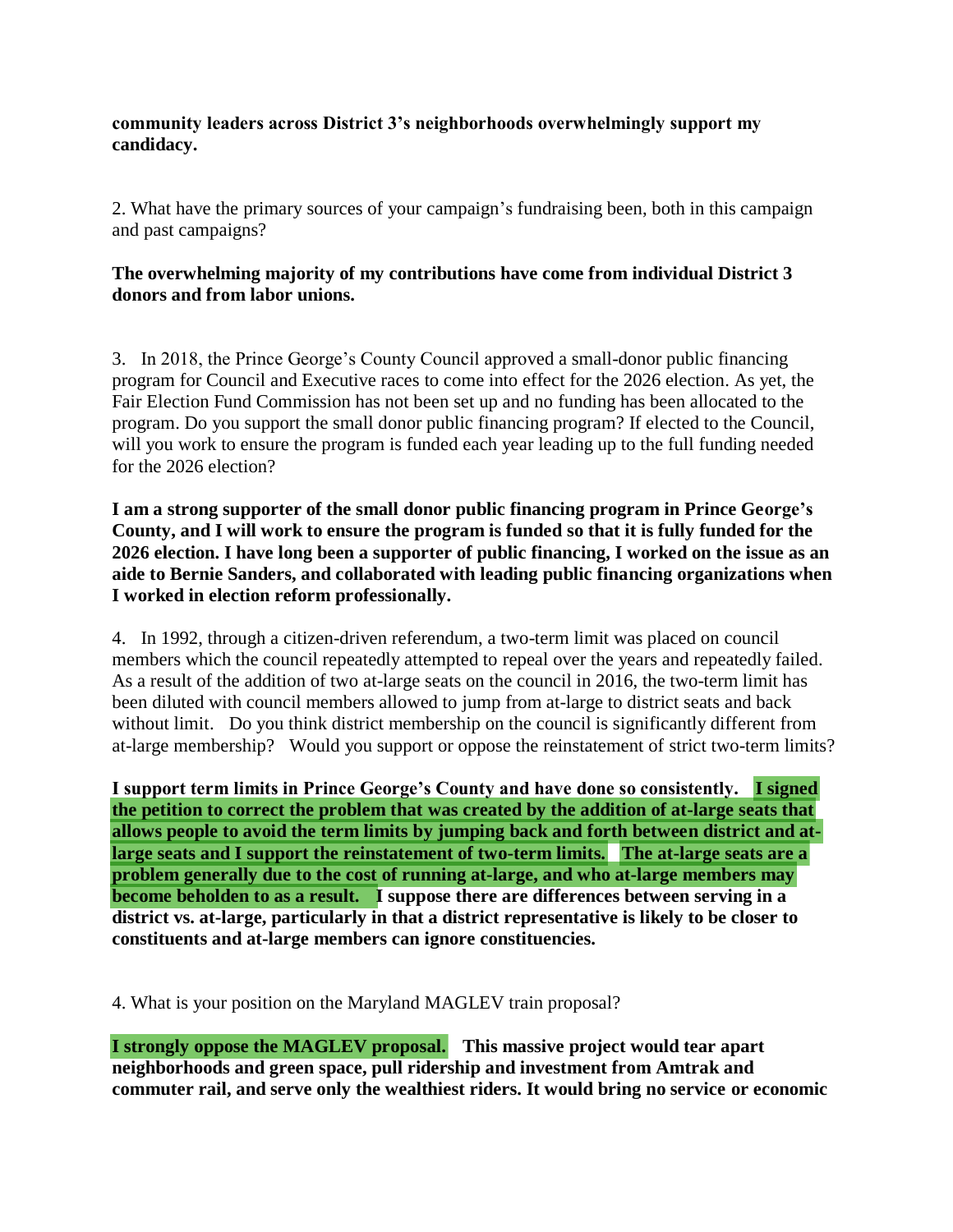### **benefit to Prince George's, and waste billions. We need investment in our communities, not a project like MAGLEV.**

5. There is a great shortage of affordable housing in Prince George's County. What role can the County government have in creating policies that will provide affordable housing for residents at all income levels? How will you engage on this issue?

**I will be prioritizing affordable housing as a County Councilmember. I will work to bring reputable affordable housing developers to Prince George's County, and will work to partner with them to build affordable housing, particularly near the Purple Line and transit. I support inclusionary zoning so that if public funds are in a project, the development must include a number of affordable units. I am also a strong supporter of housing trusts and other tools to increase affordability. I initiated an effort that is in its planning phase now in College Park to establish a housing trust.**

6. As part of the Maryland Police Accountability Act of 2021 (HB670-2021), the Maryland General Assembly requires each county to set up a Police Accountability Board (PAB). Prince George's County Council must pass legislation to fulfill this State mandate.

a. Do you support incorporating the functions of the existing Citizen Complaint Oversight Panel in the PAB?

# **Yes**

b. How would you ensure that the composition of the PAB reflects the community?

**The Council and County Executive should have a strong role in appointing/confirming members and must prioritize that the PAB members reflect the full diversity of our community. We must insist on the outreach to find members who are not usually represented, and we should seek suggestions from community groups, including CASA and others who work closely in our communities.**

c. Do you support a PAB with subpoena powers and paid investigators to effectively review complaints of police misconduct filed by members of the public?

## **Yes**

d. Do you support adequate funding to staff the PAB to investigate the number of complaints filed, including budgeting for independent legal counsel?

#### **Yes**

7. The County Council approved a councilmanic district map that was very different from the map created by the independent Redistricting Commission appointed by the council. The map was found illegal by two separate levels of our judicial system. Please share your thoughts on the Council's map, public opposition to the map, and the judicial finding.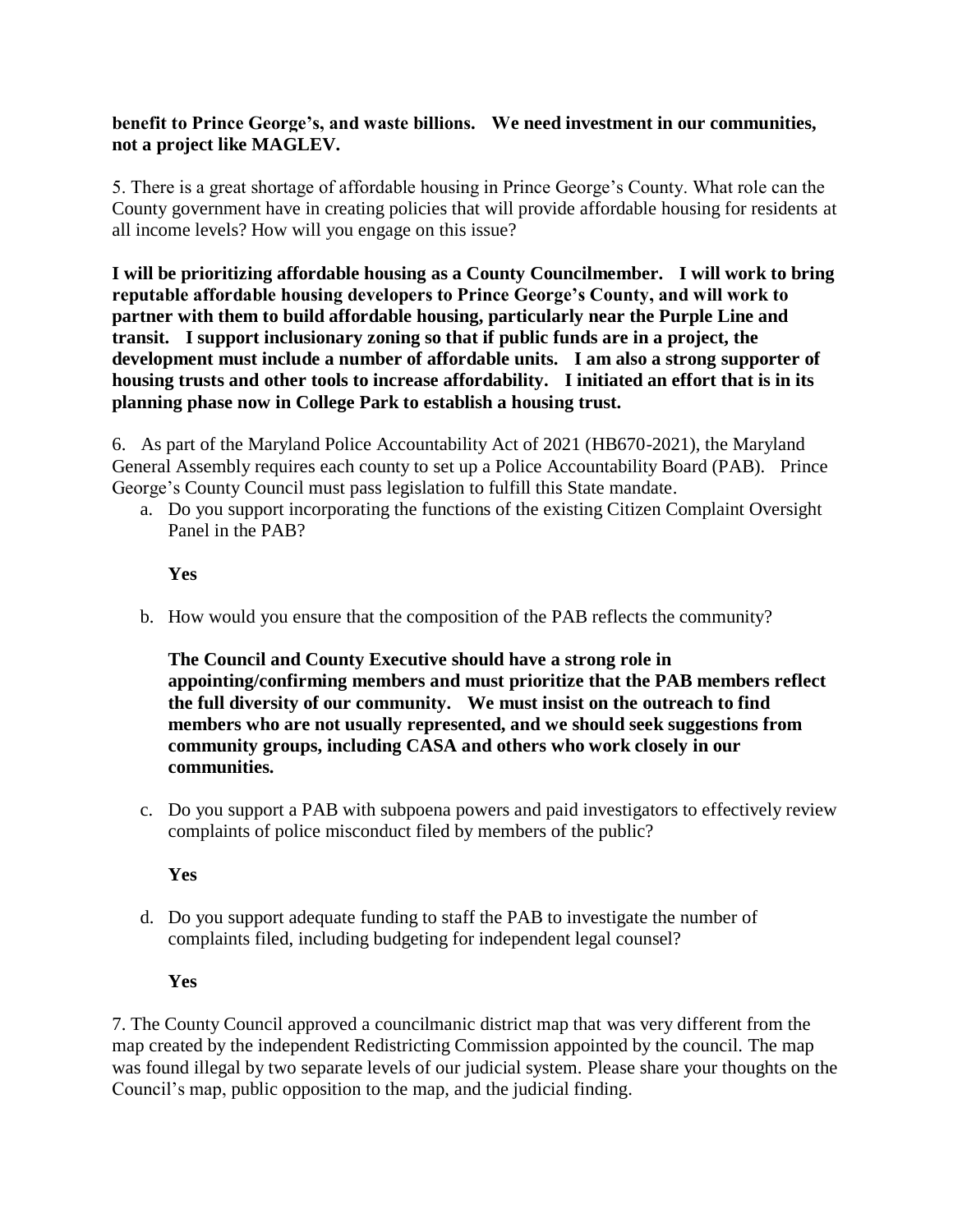**The map created and supported by six councilmembers targeted me in particular, as well as two other progressive candidates. It was a blatant gerrymander and reflected the worst of our county politics, damaging our county's reputation and threatening our local democracy. When the council sprung the secretive map in a last-minute maneuver, they revealed that they value politics over community. I was not about to let them get away with it, and vowed to fight it. Working with progressive groups like Our Revolution, we brought together community leaders tired of the political games. We launched a campaign to pressure the council to return to the independent commission map, ultimately to no avail. So, I brought together some civic leaders whose communities were impacted by the council's map, we brought a lawsuit, and ultimately prevailed in overturning the map at Prince George's Circuit Court and at the Court of Appeals, Maryland's highest court. The council's action was atrocious, but it made many people in the county see what happens more often quietly and behind closed doors. The Courts came to the correct decision (our case prevailed on the language that did not allow them to act by resolution rather than by bill and did not center on the injustice of the "gerrymander" itself).** 

8. The County has a massive backlog in school maintenance, renovation, replacement, and expansion, which former Board Chair and education stalwart, Dr. Alvin Thornton, has attributed in large part to 20 years of historical racial discrimination towards Prince George's students.

a. The County's solution to part of this problem has been to engage in a Public-Private Partnership for the construction and maintenance of six middle schools - the first county in the entire country to engage in a P3 for school construction. Do you think that using private capital with significantly higher interest rates that places the burden on Prince George's taxpayers is a viable model to address historical racial discrimination or should the State make Prince George's schools whole through State funding.

**I have long been a skeptic on P3 funding schemes for public projects. I would prefer for these projects to be funded through public funding.** At minimum, **whenever any financing is used, there needs to be full transparency, and the books need to be open to examination so that elected officials and the public know exactly what the costs are and what the full picture is.**

b. What is the solution to fixing the huge remaining backlog in school maintenance, renovation, replacement, and expansion?

#### **We need more federal and state dollars to be invested in fixing this infrastructure. I will advocate for federal recovery money to be invested in our schools.**

c. What actions do you think the County should take to ensure that school capacity matches current and future demand?

**We need to stop the sprawl development that contributes so much to the problem of overburdening our resources and not bringing in as much revenue as it costs. We need to do better planning and projecting for the future and ensure that we are both**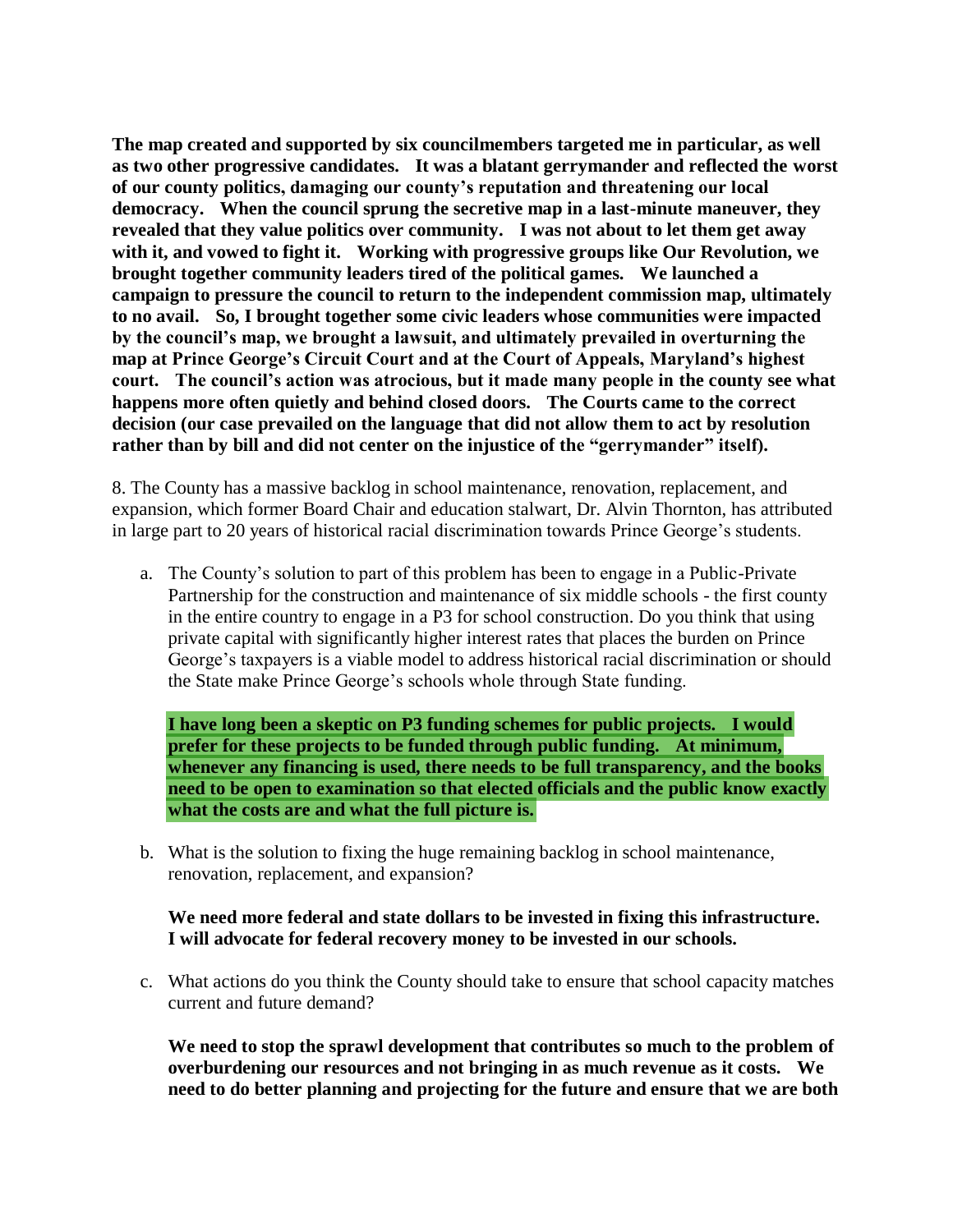### **getting the infrastructure dollars to renovate and build new capacity, or limit the development that contributes to overcrowded schools.**

9. Should the Prince George's School Board be restored to a fully elected body? Why or why not?

# **I support a fully elected School Board because the people setting policy for our schools should be accountable to the public.**

10. Through legislation and through zoning and land use decisions, the Council plays a decisive role in county planning, and that planning drives transportation demand, demand for services and facilities, environmental and public health impacts, greenhouse gas emissions, and many other impacts. The Zoning Ordinance Rewrite eliminates the requirement that developers file Conceptual Site Plans (CSPSs) for certain kinds of projects. CSPs provide critical opportunities for public review and comment on land use proposals early in the development process. Will you commit to working to restore the requirement for CSPs as soon as possible?

**I will commit to identifying the best method to ensure public review and comment on land use proposals early in the development process, which may be CSPs. My record reflects that I've always been a strong advocate for engaging communities in land use decisions. I have always insisted that communities be consulted when a development is proposed. CSPs have been an important part of the land use process.** 

11. The County Council often uses Zoning Text Amendment bills to rewrite the Zoning Ordinance on the fly and to help developers advance certain projects without going through the normal public review process. ZTAs weaken the Zoning Ordinance and undermine the public's right to know and to have a meaningful say on development proposals. Will you commit to working to end or severely curtail the use of ZTAs and to ensuring that:

a. Any ZTA bill filed includes a list and map of all of the potentially affected properties, as well as analysis of the potential impacts on communities, the environment, agricultural lands, and demand on public services and facilities?

## **Yes, that seems reasonable to me.**

b. For each potentially affected property, the Council notifies all adjoining property owners, local community associations and watershed organizations, and local municipalities, by first-class mail and no less than 60 days prior to any public hearing on the ZTA?

#### **Yes. That also sounds reasonable to me.**

12. In May of 2021, the County Council unanimously passed CR-027-2021 in support of a single payer Medicare for All system at the federal level, becoming the first county in Maryland to support the federal legislative initiative. The resolution cited the increase in racial health disparities due to the pandemic that only a single-payer system could address. The resolution